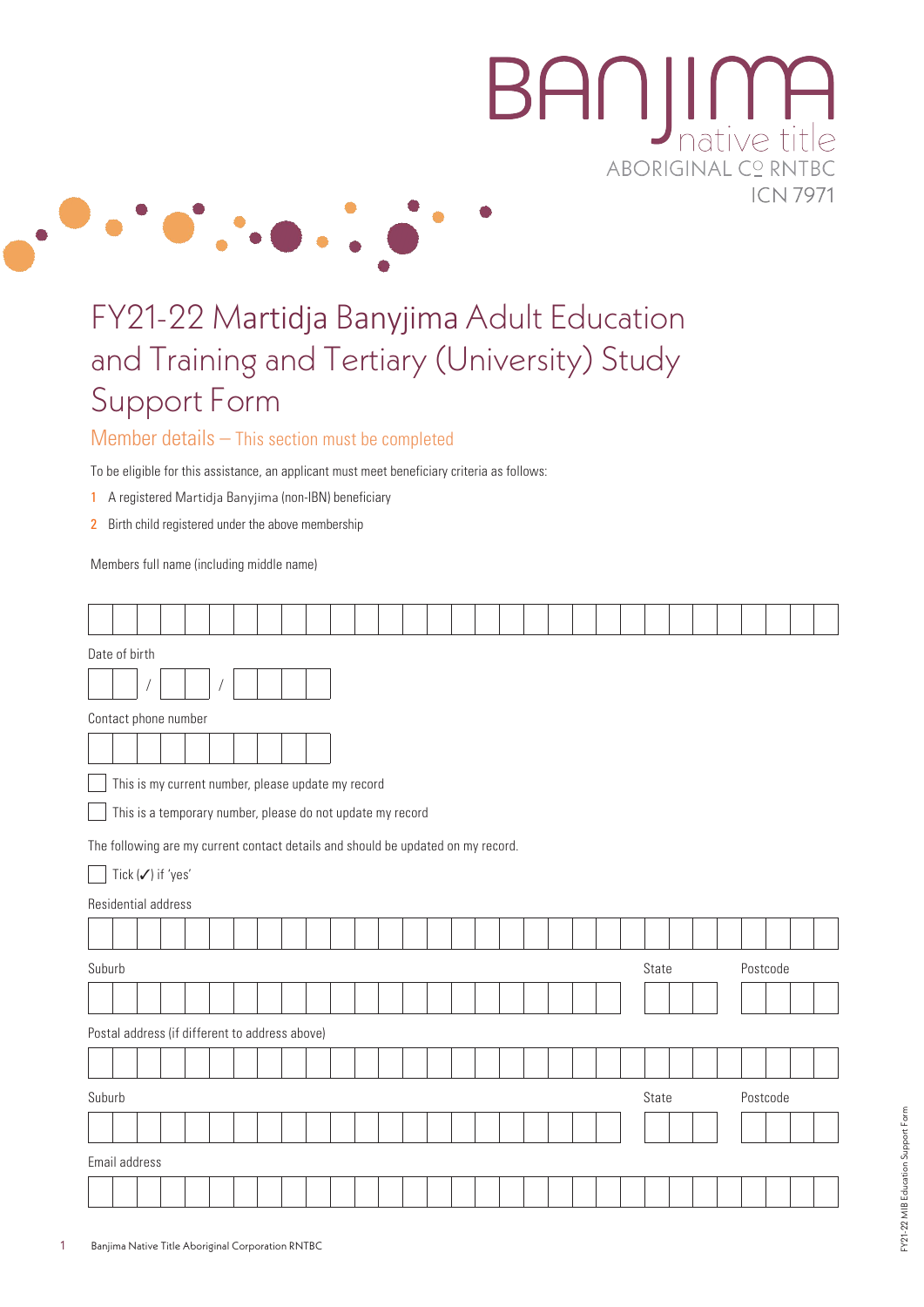## Assistance and support for education

All courses must be studied within Australia, except in the case that members can prove long term residency overseas. In order to qualify for future assistance, students must provide evidence of a minimum pass of school subjects.

- **•** Uniforms/Shoes
- **•** Course books and stationery
- **•** Computer and technology (upon proof of requirement)
- **•** Extra-curricular activities camps, excursions and sport events
- **•** Flights and accommodation (please attach supplementary Travel form)

#### Beneficiary allowance

Each of the allowances below is per beneficiary, not per child.

- **•** Tertiary/Vet (fees and expenses): up to \$10,000 **•** Tertiary/Vet (boarding and rent): up to \$10,000
- 

### Student/Child

Please tick  $(\checkmark)$  policy allowance(s) below that you are applying for:

| $VET - fees$                                                                                | Tertiary - University (fees)           |       |                      |               |  |  |  |  |  |  |  |
|---------------------------------------------------------------------------------------------|----------------------------------------|-------|----------------------|---------------|--|--|--|--|--|--|--|
| VET - other expenses                                                                        | Tertiary - University (other expenses) |       |                      |               |  |  |  |  |  |  |  |
| VET-rent/boarding                                                                           | Tertiary - rent/boarding               |       |                      |               |  |  |  |  |  |  |  |
| Students full name                                                                          |                                        |       |                      |               |  |  |  |  |  |  |  |
|                                                                                             |                                        |       |                      |               |  |  |  |  |  |  |  |
| Date of birth                                                                               |                                        |       |                      |               |  |  |  |  |  |  |  |
|                                                                                             |                                        |       |                      |               |  |  |  |  |  |  |  |
| University / TAFE / Course provider name                                                    |                                        |       |                      |               |  |  |  |  |  |  |  |
|                                                                                             |                                        |       |                      |               |  |  |  |  |  |  |  |
| Address                                                                                     |                                        |       |                      |               |  |  |  |  |  |  |  |
|                                                                                             |                                        |       |                      |               |  |  |  |  |  |  |  |
| Details of request: (note; no cash payments or reimbursements to beneficiaries are allowed) |                                        |       |                      |               |  |  |  |  |  |  |  |
| Items                                                                                       | Supplier                               | Phone | Invoice/Quote<br>No. | <b>Amount</b> |  |  |  |  |  |  |  |
|                                                                                             |                                        |       |                      |               |  |  |  |  |  |  |  |
|                                                                                             |                                        |       |                      |               |  |  |  |  |  |  |  |
|                                                                                             |                                        |       |                      |               |  |  |  |  |  |  |  |
|                                                                                             |                                        |       |                      |               |  |  |  |  |  |  |  |
|                                                                                             |                                        |       | Total                |               |  |  |  |  |  |  |  |



**•** Boarding expenses

- **•** Course fees
- **•** Tutorial assistance